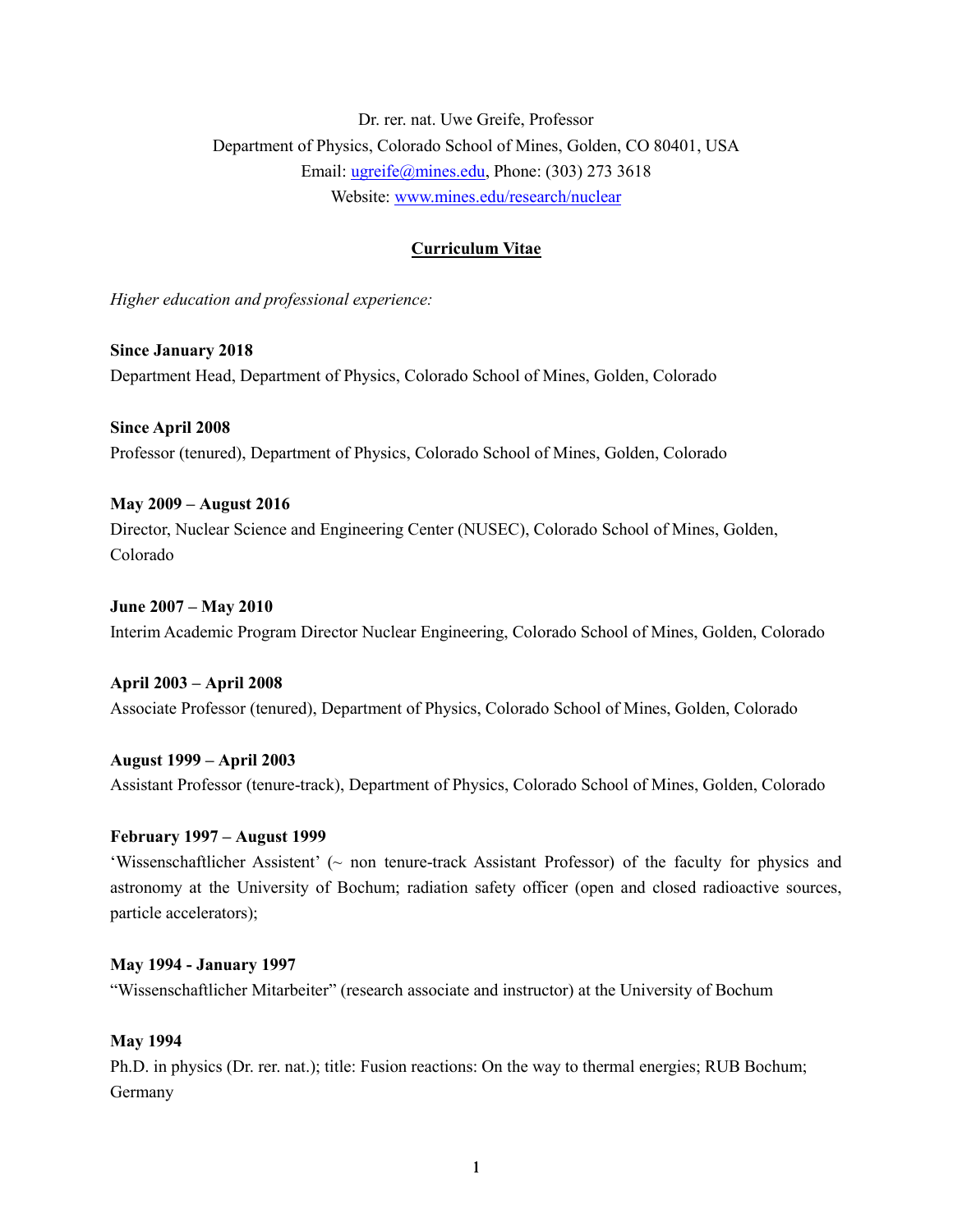## **December 1989 - May 1994**

Graduate student (Ph.D.) at the University of Bochum (supervisor Prof. C. Rolfs);

**November 1989** Diploma (M.S. with thesis) in physics; WWU Muenster, Germany

## **October 1983 - November 1989**

Student of physics at the University of Münster (Germany).

*Honors and Awards:*

**2010** Colorado School of Mines Dean's Excellence Award **2013-2015** Elected Faculty Senator

*Research and Teaching Support:*

**Totals**: Germany: 261,570 DM; United States: app. M\$12.5 (M\$10.5 managed as PI)

*Other services or memberships:*

**July 1981 - June 1983**, Service in the German Army; Unteroffizier (Sergeant)

Member of the American Physical Society (APS) and the American Association of University Professors (AAUP)

*Former Graduate Students (funded via Greife research group):*

Cybele Jewett (Ph.D. June 2005, now research scientist Atomic Energy of Canada Limited (AECL))) Jake Livesay (Ph.D. December 2006, now owner Mason Livesay Scientific LLC, Knoxville, TN) Robert Hatarik (Ph.D. December 2005, now staff member Lawrence Livermore National Laboratory) Ana Maria Hatarik nee Vicente (M.S. December 2005) Bob Keith (Ph.D. March 2007, now staff scientist ITT Advanced Engineering and Sciences, Colorado Springs, CO) Ellen Simmons (M.S. August 2005, now Postdoc Texas A&M) Aaron McEvoy (M.S. August 2008, now scientist Tibbar Plasma Technologies) Kelly Chipps (Ph.D. September 2008, now research staff, Oak Ridge National Laboratory) Luke Erikson (Ph.D. October 2008, now staff member Pacific Northwest National Laboratory) Nik Sunde (M.S. January 2009, now staff at Orbital Sciences Corporation, Chandler, AZ) Nidhi Patel (Ph.D. September 2010, now postdoc Lawrence Berkeley National Laboratory) Chris Farwell (M.S.-NT Nucl. Eng. December 2011, now reactor staff USGS Reactor, Lakewood, CO)